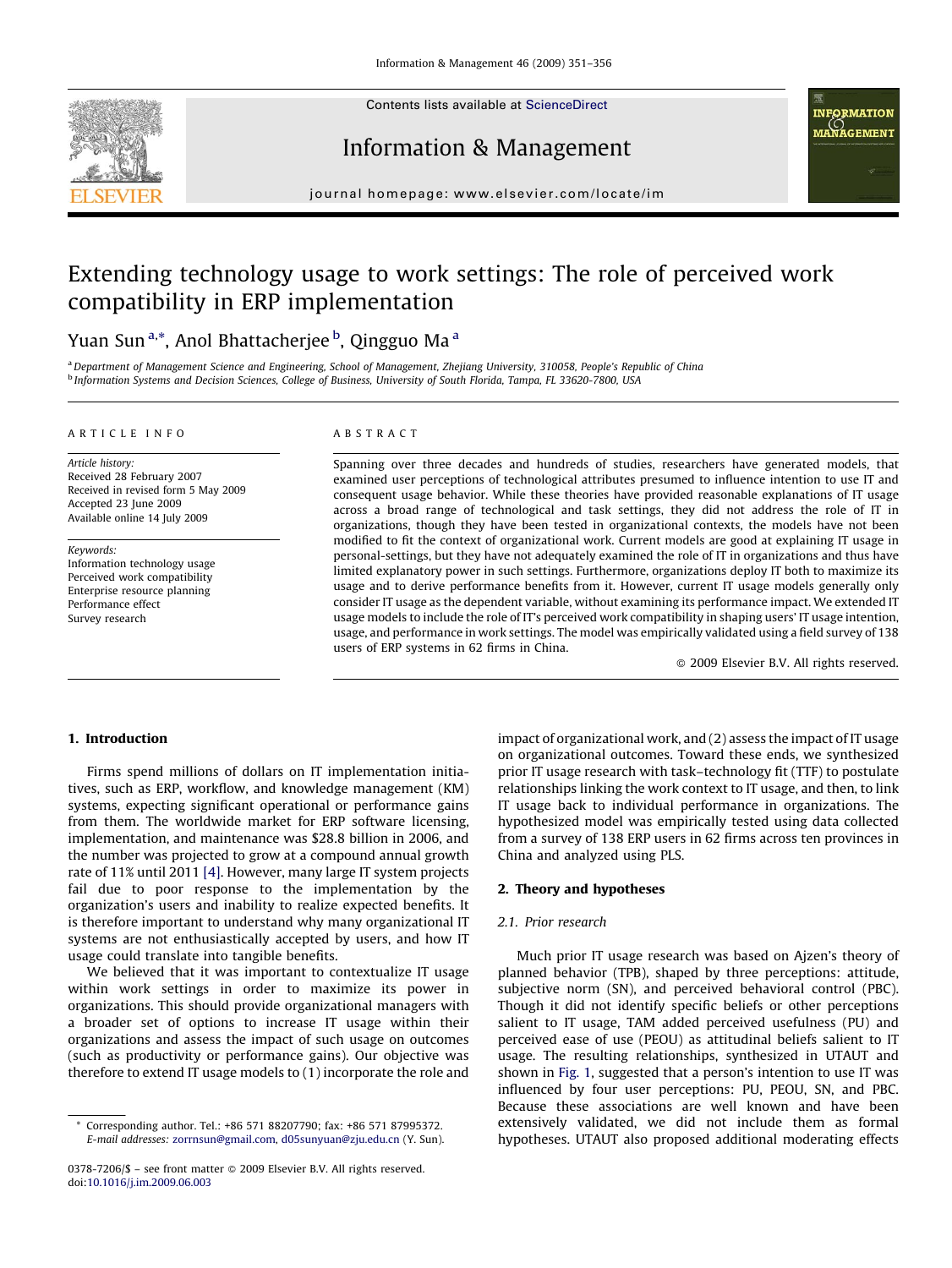<span id="page-1-0"></span>

Fig. 1. A model of organizational IT usage.

of gender, age, experience, and voluntariness of use, but these associations were based on empirically observed correlations rather than on theory, we did not include them as formal hypotheses.

### 2.2. Work context and IT usage

TAM was originally conceptualized in the context of personal use. Though it has demonstrated reasonable explanation of IT usage within organizations, such studies have generally ignored the role of organizational work on IT usage or its predictors, and its performance impact. Clearly, organizational users use IT to perform specific tasks and speed organizational work; hence it is important to consider the role of organizational work in IT usage.

Dishaw and Strong [\[3\]](#page--1-0) noted that a major weakness of TAM was its absence of task focus and recommended consideration of (TTF), which refers to the degree of correspondence between task requirements, individual abilities, and the functionality of the technology. In their technology-to-performance chain (TPC) model, Goodhue and Thompson argued that IT was more likely to be used in organizational settings and would have a positive impact on individual performance if the capabilities of the IT matched the tasks that the user had to perform. They observed that TTF, in conjunction with IT usage, was a significant predictor of improved job performance and conceptualized TTF as a multidimensional construct tapping into different facets of fit between IT and organizational work. With a sample of 662 people using 25 different IT systems and working in 26 departments at two firms, they empirically validated eight of their original 16 TTF dimensions: quality (of data), locatability (of data), authorization (for access to data), compatibility (between data and work), ease of use/training, production timeliness, systems reliability, and user relationship. Most of these are attributes of data, rather than those related to organizational work, with compatibility the only exception. Staples and Seddon shortened the original TTF scale to four dimensions: work compatibility, ease of use, ease of learning, and information quality. Because work compatibility is the only TTF dimension directly related to organizational work, we selected it as the core construct of interest in our study.

It should be noted that we view work compatibility strictly as the fit of IT to organizational work, and not to personal preferences or work habits. Organizations deploy IT to facilitate organizational work rather than to match users' personal preferences or habits. Nevertheless, like PU and PEOU, work compatibility is very much a perceptual construct as it is the perception of fit between IT and work that motivates employees to use the system, irrespective of the actual extent of fit. To capture the perceptual nature of this construct and to maintain consistency with PU and PEOU, we refer to this construct hereafter as perceived work compatibility (PWC).

How does PWC influence TAM constructs? Goodhue and Thompson's TPC model suggested that TTF influenced work performance, both directly and indirectly, via effects on IT utilization and/or the precursors of IT utilization. These precursors may include users' cognitive beliefs (PU and PEOU) of IT usage. The stronger the fit between IT and the portfolio of organizational tasks that it is intended to simplify, the greater the likelihood that users will realize performance gains from its use. The direct effect of TTF on performance is even more pertinent when IT usage is less voluntary, as in many organizational settings. In such circumstances, performance impacts will depend on TTF rather than on IT usage. Since our study focused specifically on TTF's work compatibility dimension, we hypothesized:

Hypothesis 1. Users' perceived work compatibility between their organizational tasks and a given IT is positively related to their individual work performance.

In circumstances where IT usage is within one's volitional control, it is normally the extent of IT usage that determines performance. This expectation has been supported by DeLone and McLean's IS success model, empirically validated by Petter and McLean [\[7\].](#page--1-0) Organizational users cannot realize significant productivity or performance gains if they do not use IT adequately and appropriately. On the other hand, IT usage may not always translate into improved performance, suggesting that IT usage is necessary though not sufficient condition for performance improvement. However, in view of the dominant assumption in the literature that IT usage is a necessary condition for workplace performance, we hypothesized:

# Hypothesis 2. Users' organizational IT usage is positively related to their individual work performance.

In addition to its direct effect on performance, TTF impacts performance indirectly through IT usage. Though Goodhue and Thompson found this effect to be very small indirect effect, explaining 2% of the IT usage variance, it is possible that the lack of a strong direct effect may be related to the aggregation of multiple TTF dimensions, rather than focusing on PWC along. Further, the lack of a direct effect of TTF on IT usage may be indicative of a mediated effect, where this effect is mediated by users' intention to use IT.

Theoretical support for a mediated association comes from models of IT usage such as TRA and UTAUT, which suggested that users' cognitive beliefs of IT usage was manifested on their actual use via their intention to use IT. Hence, PU and PEOU were modeled as influencing intention to use IT, rather than directly linked to usage behavior. Likewise, we should expect intention to use to mediate the effects of other perceptual beliefs, such as PWC, on actual IT usage. Therefore, we proposed:

Hypothesis 3. Users' perceived work compatibility between their organizational tasks and a given IT is positively related to their intention to use that IT.

Finally, the TPC model indicated that TTF was related to the precursors of IT utilization, such as PU. IT usage studies have long contended that cognitive beliefs related to IT usage are interrelated and may influence each other in intricate ways (e.g., [\[13\]\)](#page--1-0). Empirical evidence for the association between TTF and PU is however quite tenuous. This association was tested but not supported in Dishaw and Strong's study, but this lack of support may have been due to the small sample size and consequently low statistical power. Given our focus on TTF's work compatibility dimension, to empirically test for a potential relationship between PWC and PU, we proposed: